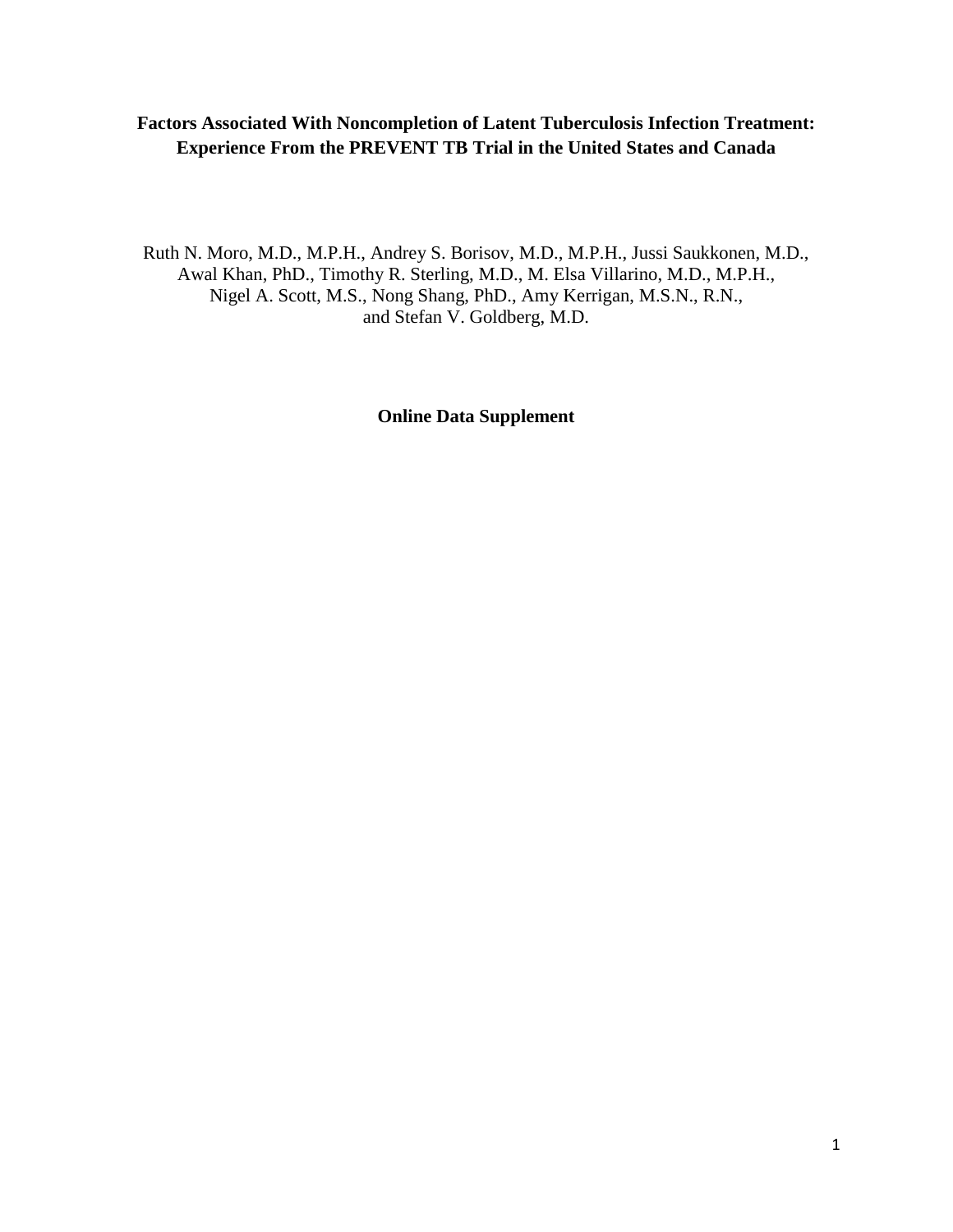# **Supplementary Content**

 $\begin{array}{c} \begin{array}{c} \end{array} \end{array}$ 

|                       | <b>Method Details</b>                                                          |
|-----------------------|--------------------------------------------------------------------------------|
| Table S1              | Proportion of Noncompletion of Latent Tuberculosis Infection Treatment         |
| Table S2A             | Adverse Events Among Participants Who Did Not Complete Latent Tuberculosis     |
|                       | Infection Treatment Attributed to an Adverse Event, by Regimen                 |
| Table S2B             | Adverse Events Among Participants Who Did Not Complete Latent Tuberculosis     |
|                       | Infection Treatment Attributed to an Adverse Event, by Regimen and by          |
|                       | Attribution                                                                    |
| Table S3              | Number of Participants Who Did Not Complete Latent Tuberculosis Infection      |
|                       | Treatment Because of Reasons Other Than an Adverse Event (NCT-O), by           |
|                       | 3HP-DOT and 9H-SAT Doses Received                                              |
| Table S4              | Proportion of Noncompletion of Latent Tuberculosis Infection Treatment         |
|                       | Attributed to an Adverse Event (NCT-AE) and Attributed to Reasons Other than   |
|                       | an Adverse Event (NCT-O), by Enrollment Site                                   |
| Table S5              | Proportion of Early Discontinuation by Regimen                                 |
| Table S6              | Proportion of Participants Who Missed an Early Visit by Regimen                |
| Figure S1             | Noncompletion of Latent Tuberculosis Infection Treatment Attributed to an      |
|                       | Adverse Event (NCT-AE) Among All Participants and Stratified by Study          |
|                       | Regimen Throughout the Trial, June 2001–February 2008                          |
| Figure S <sub>2</sub> | Noncompletion of Latent Tuberculosis Infection Treatment Attributed to Reasons |
|                       | Other Than an Adverse Event (NCT-O) Among All Participants and Stratified by   |
|                       | Study Regimen Throughout the Trial, June 2001–February 2008                    |
| Figure S3             | Latent Tuberculosis Infection Treatment Noncompletion at 6 and 9 Months        |
|                       | Among Participants Assigned to Receive Isoniazid Only                          |
| Figure S4             | Kaplan-Meier Curve Among Participants Who did not Complete Latent              |
|                       | Tuberculosis Infection Treatment, Stratified by Regimen                        |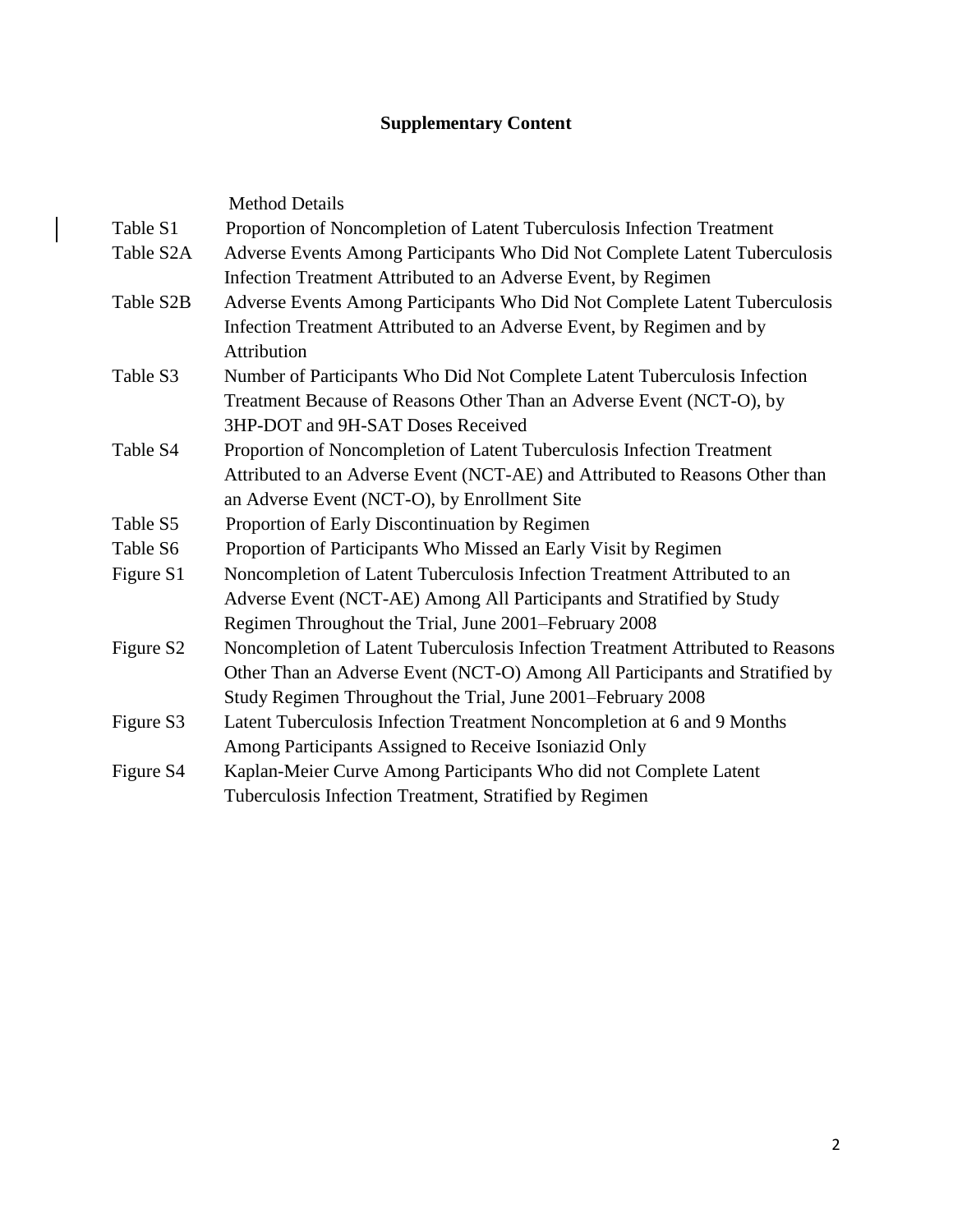#### **Method Details**

In the PREVENT TB trial, unrestricted randomization was stratified by enrollment site and the participant's human immunodeficiency virus (HIV) status. Participants enrolled in 28 sites were followed-up for 33 months after enrollment. Follow-up of the last participant was completed on November 2010. Enrollment of participants in this analysis started at 22 North American sites in 2001; 2 sites were added in 2002 and 1 each in 2003 and 2008.

For the first 322 participants enrolled in each study arm, liver function tests were obtained at baseline before treatment was started, after 1 month of therapy if aspartate aminotransferase at baseline was elevated, and at any time during treatment if hepatitis symptoms were present. Subsequently, liver function tests at baseline were obtained for participants considered by site investigators to be at risk for hepatitis and during treatment for any participant who experienced symptoms of hepatitis.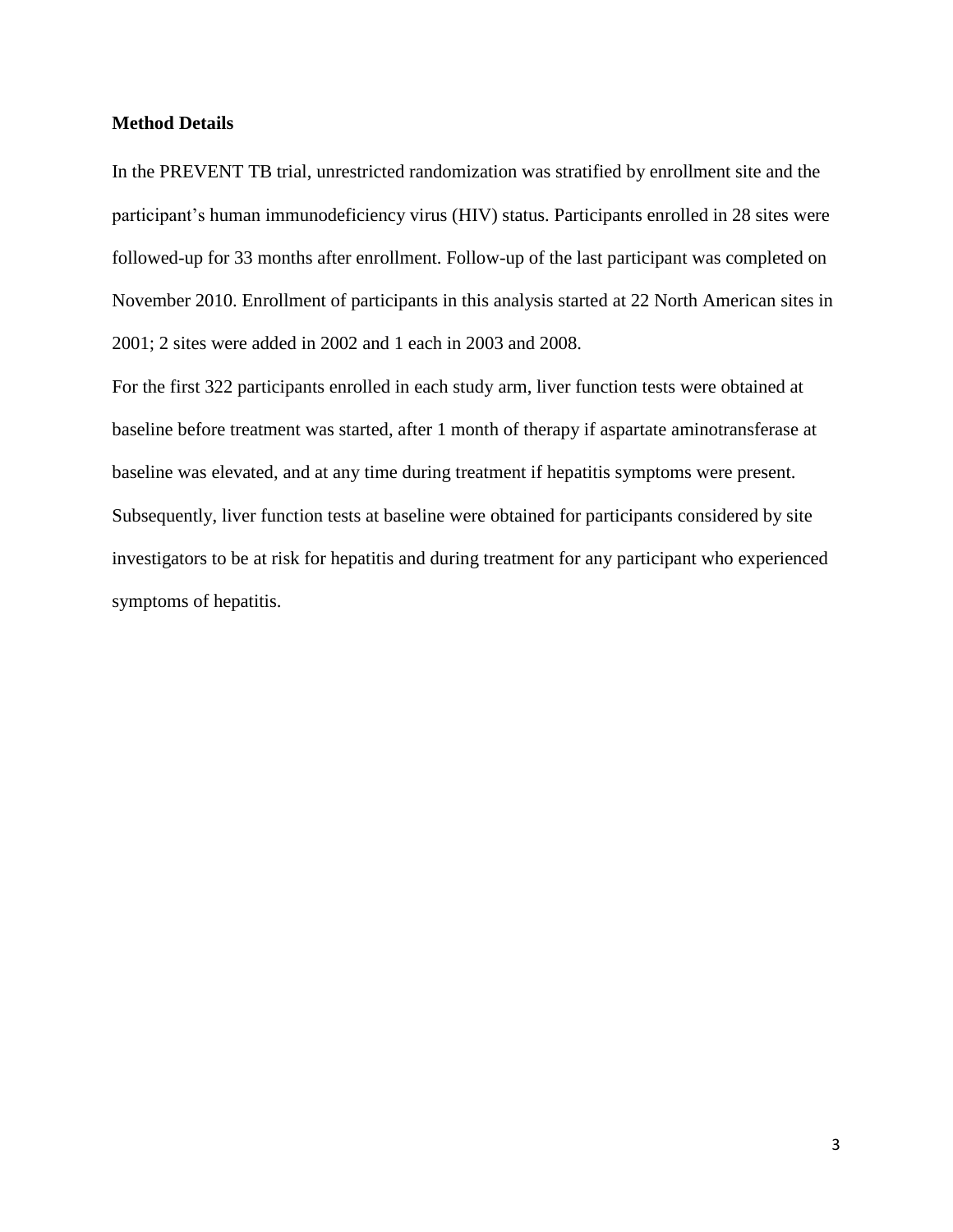**Table S1. Proportion of Noncompletion of Latent Tuberculosis Infection Treatment** 

| Cohort                             | 9H-SAT           | 3HP-DOT          | <b>P-value</b> |
|------------------------------------|------------------|------------------|----------------|
| Combined <sup>a</sup> ( $n=6232$ ) | 838/3002 (28%)   | 568/3230 (18%)   | < 0.01         |
| NCT-AE $^{\rm b}$ (n=5143)         | 135/2299 (5.9%)  | 182/2844 (6.4%)  | .23            |
| $NCT-O^c$ (n=5915)                 | 703/2867 (24.5%) | 386/3048 (12.7%) | .02            |

Abbreviations: 9H-SAT, 9 months of daily self-administered isoniazid (maximum dose, 300 mg); 3HP-DOT, 3 months of directly observed once-weekly rifapentine (maximum dose, 900 mg) plus isoniazid (maximum dose, 900 mg); NCT-AE, noncompletion of treatment attributed to an adverse event; NCT-O, noncompletion of treatment attributed to reasons other than an AE

**a** Combined cohort for analysis includes participants who completed treatment ( $n = 4826$ ) plus those who did not complete treatment ( $n = 1406$ ).

 $<sup>b</sup>$  Includes participants who did not complete treatment attributed to an adverse event (n = 317) plus those</sup> who completed treatment ( $n = 4826$ ).

c Includes participants who did not complete treatment attributed to reasons other than an adverse event  $(n = 1089)$  plus those who completed treatment  $(n = 4826)$ .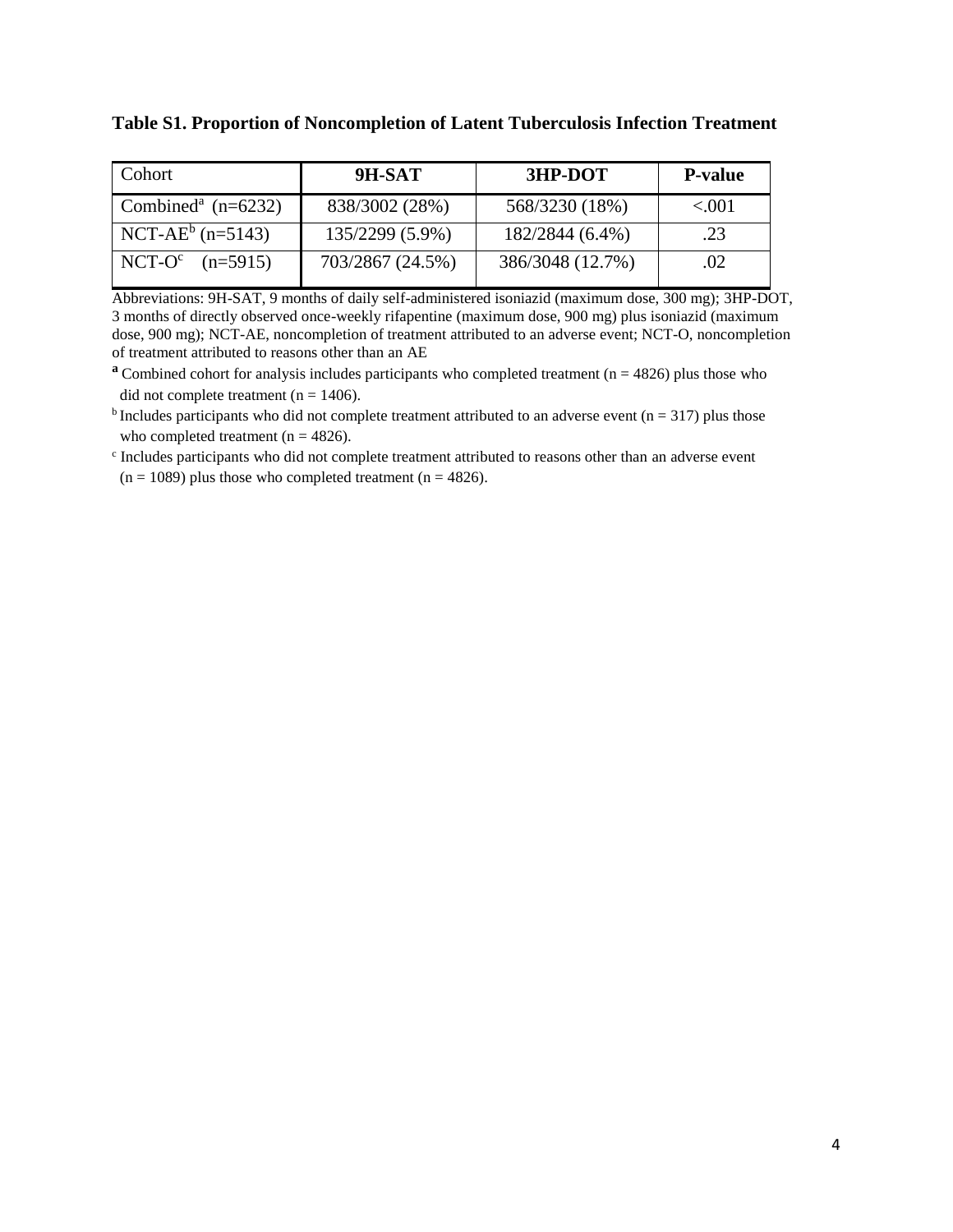|                                 | $3HP-DOT (n = 3230)$  | $9H-SAT$ (n = 3002)   |
|---------------------------------|-----------------------|-----------------------|
|                                 | No. $(\frac{6}{9})^a$ | No. $(\frac{6}{9})^a$ |
| Influenza-like syndrome         | 110(3.4)              | 12(0.4)               |
| Oher drug reaction              | 47(1.5)               | 34(1.1)               |
| Rash only                       | 16(0.5)               | 12(0.4)               |
| Hepatotoxicity                  | 13(0.4)               | 76(2.5)               |
| Other not related adverse event | 11(0.3)               | 20(0.7)               |
| Medical error                   | $\theta$              | 3(0.1)                |
| Tuberculosis <sup>b</sup>       | $\Omega$              | 1(0.03)               |
| Death                           | 1(0.03)               | 1(0.03)               |
| <b>Total of adverse events</b>  | 198 (6.1)             | 159(5.3)              |

### **Table S2A. Adverse Events Among Participants Who Did Not Complete Latent Tuberculosis Infection Treatment Attributed to an Adverse Event, by Regimen**

357 Adverse events occurred among 317 participants.

 Abbreviations: 3HP-DOT, 3 months of directly observed once-weekly rifapentine (maximum dose, 900 mg) plus isoniazid (maximum dose, 900 mg); 9H-SAT, 9 months of daily self-administered isoniazid (maximum dose, 300 mg).

<sup>a</sup> Percentages are related to the total number of participants enrolled by regimen.

<sup>b</sup> Three participants developed tuberculosis during 9H-SAT treatment; 1 was excluded from this analysis because of being aged <18 years; 1 did not complete treatment after developing hepatotoxicity; and 1 did not complete treatment because of tuberculosis disease (displayed in this table). None developed tuberculosis during 3HP-DOT treatment.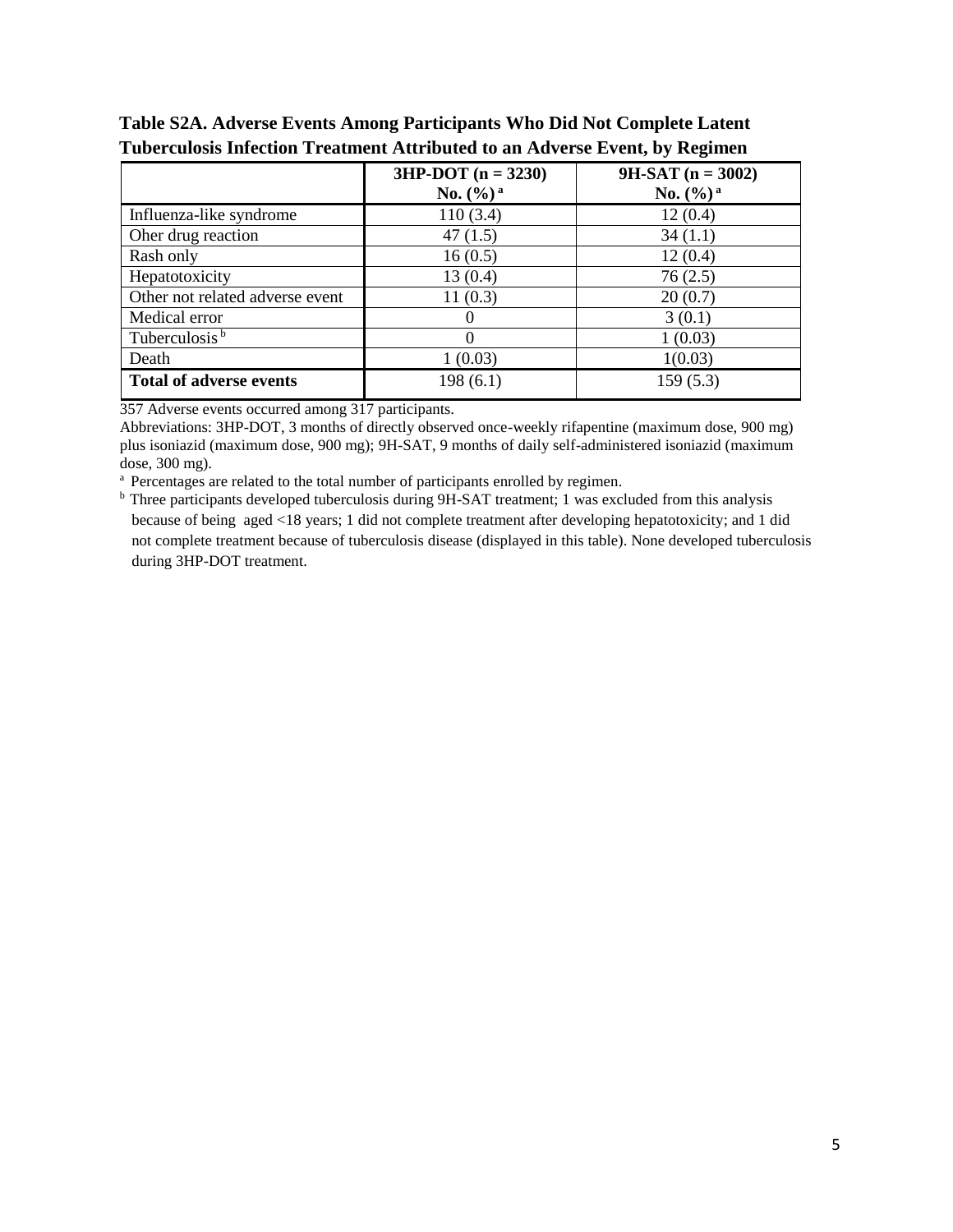**Table S2B. Adverse Events Among Participants Who Did Not Complete Latent Tuberculosis Infection Treatment Attributed to an Adverse Event, by Regimen and by Attribution**

| Adverse events                  | $3HP-DOT (n = 3230)$  | $9H-SAT (n = 3002)$   |
|---------------------------------|-----------------------|-----------------------|
|                                 | No. $(\frac{6}{9})^a$ | No. $(\frac{6}{9})^a$ |
| Attributed to study drug(s)     | $n = 186$             | $n = 131$             |
| Influenza-like syndrome         | 110(3.4)              | 12(0.4)               |
| Oher drug reaction              | 47(1.5)               | 34(1.1)               |
| Rash only                       | 16(0.5)               | 12(0.4)               |
| Hepatotoxicity                  | 13(0.4)               | 73(2.4)               |
| Not attributed to study drug(s) | $n = 12$              | $n = 28$              |
| Other not related adverse event | 11(0.3)               | 20(0.7)               |
| Hepatotoxicity                  | 0                     | 3                     |
| Medical error                   | 0                     | 3                     |
| Tuberculosis <sup>b</sup>       | $\theta$              | 1(0.03)               |
| Death                           | 1(0.03)               | 1(0.03)               |
| <b>Total of adverse events</b>  | 199 (6.2)             | 159(5.3)              |

357 adverse events occurred among 317 participants.

 Abbreviations: 3HP-DOT, 3 months of directly observed once-weekly rifapentine (maximum dose, 900 mg) plus isoniazid (maximum dose, 900 mg); 9H-SAT, 9 months of daily self-administered isoniazid (maximum dose, 300 mg).

<sup>a</sup> Percentages are related to the total number of participants enrolled by regimen.

 $<sup>b</sup>$  Three participants developed tuberculosis during 9H-SAT treatment; 1 was excluded from this analysis</sup> because of being aged <18 years; 1 did not complete treatment after developing hepatotoxicity; and 1 did not complete treatment because of TB disease (displayed in this table). None developed tuberculosis during 3HP-DOT treatment.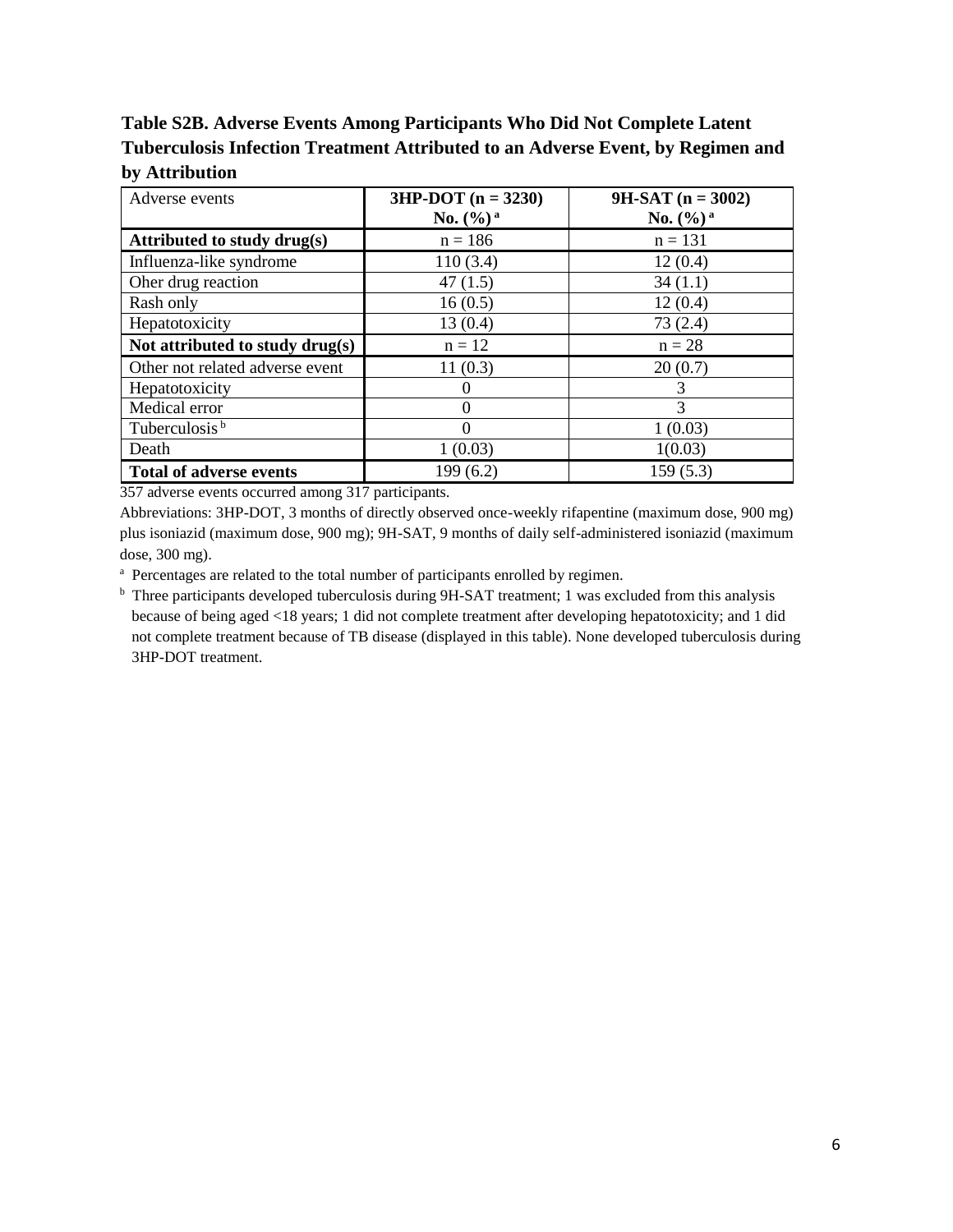**Table S3**. **Number of Participants Who Did Not Complete Latent Tuberculosis Infection Treatment Because of Reasons Other Than an Adverse Event (NCT-O), by 3HP-DOT and 9H-SAT Doses Received** 

| 3HP-DOT         |                          | 9H-SAT                  |                         |
|-----------------|--------------------------|-------------------------|-------------------------|
| Number of       | Participants Who Did Not | Number of               | Participants Who Did    |
| Doses           | Complete Treatment,      | Doses                   | Not Complete Treatment, |
|                 | $n = 3230$               |                         | $n = 3002$              |
|                 | No. (%)                  |                         | No. (%)                 |
| $\theta$        | 71(2.2)                  | $\Omega$                | 77(2.6)                 |
|                 | 61(1.9)                  | $1 - 30$                | 124(4.1)                |
| $\overline{2}$  | 43(1.3)                  | $31 - 60$               | 69(2.3)                 |
| 3               | 33(1.0)                  | $61 - 90$               | 76(2.5)                 |
| $\overline{4}$  | 30(0.9)                  | $91 - 120$              | 60(2.0)                 |
| 5               | 27(0.8)                  | $121 - 150$             | 68(2.3)                 |
| 6               | 16(0.5)                  | 151-180                 | 56(1.9)                 |
| 7               | 15(0.5)                  | $181 - 210$             | 52(1.7)                 |
| 8               | 15(0.5)                  | $211 - 239$             | 60(2.0)                 |
| 9               | 13(0.4)                  | $\geq$ 240 <sup>c</sup> | 61(2.0)                 |
| 10              | 4(0.1)                   |                         |                         |
| 11 <sup>a</sup> | 10(0.3)                  |                         |                         |
| 12 <sup>b</sup> | 48(1.5)                  |                         |                         |

Abbreviations: 3HP-DOT, 3 months of directly observed once-weekly rifapentine (maximum dose, 900 mg) plus isoniazid (maximum dose, 900 mg); 9H-SAT, 9 months of daily self-administered isoniazid (maximum dose, 300 mg).

**a** 11 doses in <10 weeks (n = 3); 11 doses in >16 weeks (n = 7).

<sup>b</sup> 12 doses in <10 weeks (n = 21); 12 doses in >16 weeks (n = 27).

<sup>c</sup>  $\geq$  240 doses in > 52 weeks (n = 60).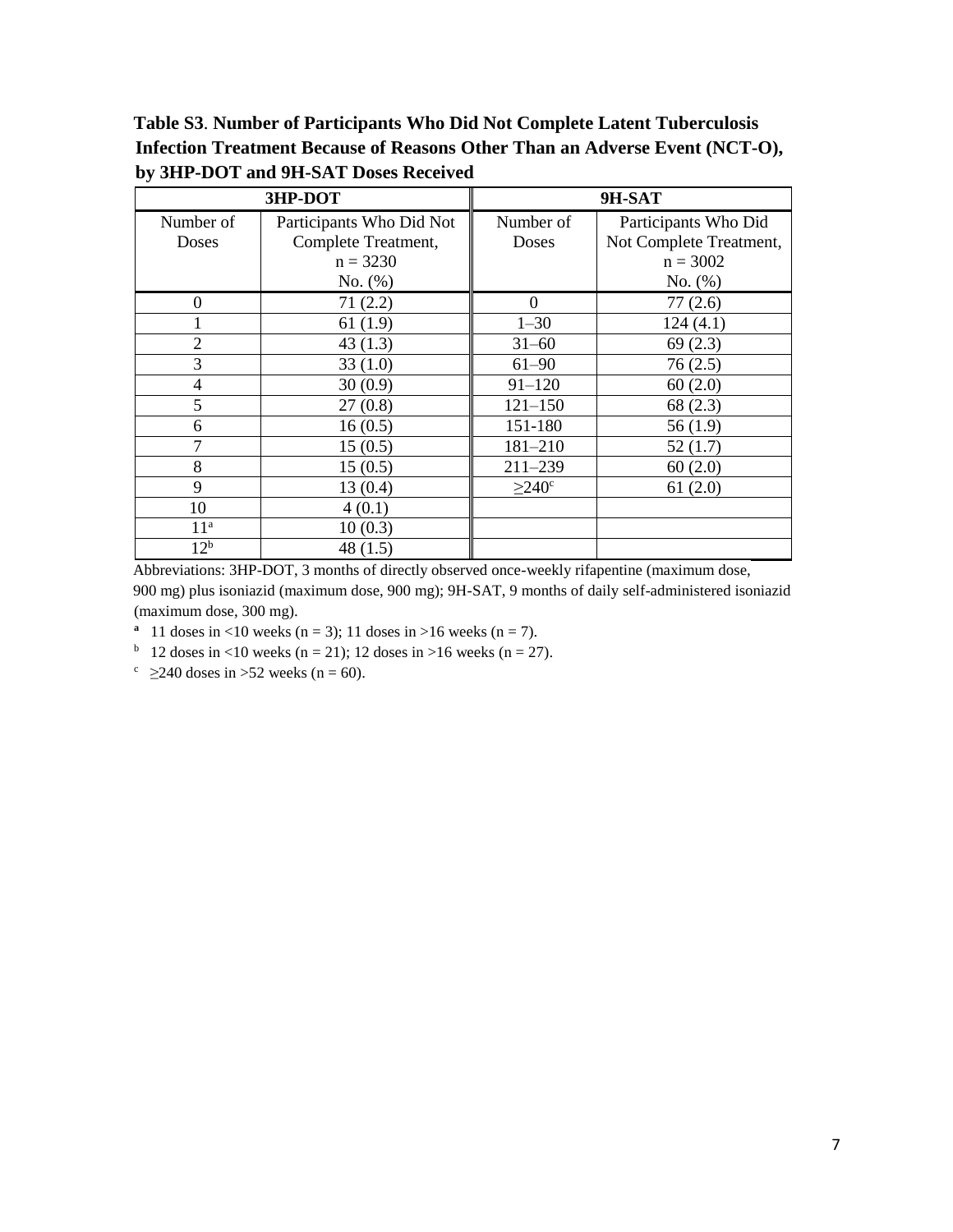**Table S4. Proportion of Noncompletion of Latent Tuberculosis Infection Treatment Attributed to an Adverse Event (NCT-AE) and Attributed to Reasons Other than an Adverse Event (NCT-O), by Enrollment Site**

|               | <b>Treatment Noncompletion</b>  | <b>Treatment Noncompletion</b>                |                                    |
|---------------|---------------------------------|-----------------------------------------------|------------------------------------|
|               | <b>Attributed to an Adverse</b> | <b>Attributed to Reasons Other</b>            |                                    |
|               | Event (NCT-AE)<br>$(n = 317)$   | Than an Adverse Event (NCT-O)<br>$(n = 1089)$ | <b>Enrollments</b><br>$(n = 6232)$ |
| <b>Site</b>   | No. $(\% )$                     | No. (%)                                       | No. $(\% )$                        |
| G             | 49 (15.46)                      | 239 (21.95)                                   | 1133 (18.18)                       |
| $\mathbf K$   | 29(9.15)                        | 74 (6.80)                                     | 314 (5.04)                         |
| $\mathbf L$   | 27(8.52)                        | 40(3.67)                                      | 270 (4.33)                         |
| $\mathbf I$   | 26(8.20)                        | 27(2.48)                                      | 295 (4.73)                         |
| M             | 25 (7.89)                       | 42 (3.86)                                     | 228 (3.66)                         |
| W             | 25 (7.89)                       | 75 (6.89)                                     | 494 (7.93)                         |
| $\, {\bf P}$  | 18 (5.68)                       | 106 (9.73)                                    | 502 (8.06)                         |
| Z             | 16(5.05)                        | 90 (8.26)                                     | 346 (5.55)                         |
| H             | 14 (4.42)                       | 7(0.64)                                       | 84 (1.35)                          |
| $\mathbf R$   | 13(4.10)                        | 19 (1.74)                                     | 185 (2.97)                         |
| J             | 12 (3.79)                       | 17(1.56)                                      | 172 (2.76)                         |
| ${\bf N}$     | 12 (3.79)                       | 15(1.38)                                      | 117 (1.88)                         |
| T             | 8(2.52)                         | 14 (1.29)                                     | 168(2.70)                          |
| $\mathcal{C}$ | 7(2.21)                         | 19 (1.74)                                     | 211 (3.39)                         |
| Q             | 7(2.21)                         | 1(0.09)                                       | 45(0.72)                           |
| $\mathbf X$   | 6(1.89)                         | 31(2.85)                                      | 154 (2.47)                         |
| ${\bf F}$     | 5(1.58)                         | 26 (2.39)                                     | 300 (4.81)                         |
| $\mathbf O$   | 5(1.58)                         | 50 (4.59)                                     | 197(3.16)                          |
| S             | 3(0.95)                         | 11(1.01)                                      | 94(1.51)                           |
| $\mathbf U$   | 3(0.95)                         | 25(2.30)                                      | 111 (1.78)                         |
| $\, {\bf B}$  | 2(0.63)                         | 46 (4.22)                                     | 323 (5.18)                         |
| $\mathbf D$   | 2(0.63)                         | 35(3.21)                                      | 113 (1.81)                         |
| $\mathbf{A}$  | 1(0.32)                         | 6(0.55)                                       | 32(0.51)                           |
| E             | 1(0.32)                         | 67(6.15)                                      | 286 (4.59)                         |
| $\mathbf V$   | 1(0.32)                         | 7(0.64)                                       | 57 (0.91)                          |
| $\mathbf{Y}$  | 0(0.00)                         | 0(0.00)                                       | 1(0.02)                            |

 $\begin{array}{c} \hline \end{array}$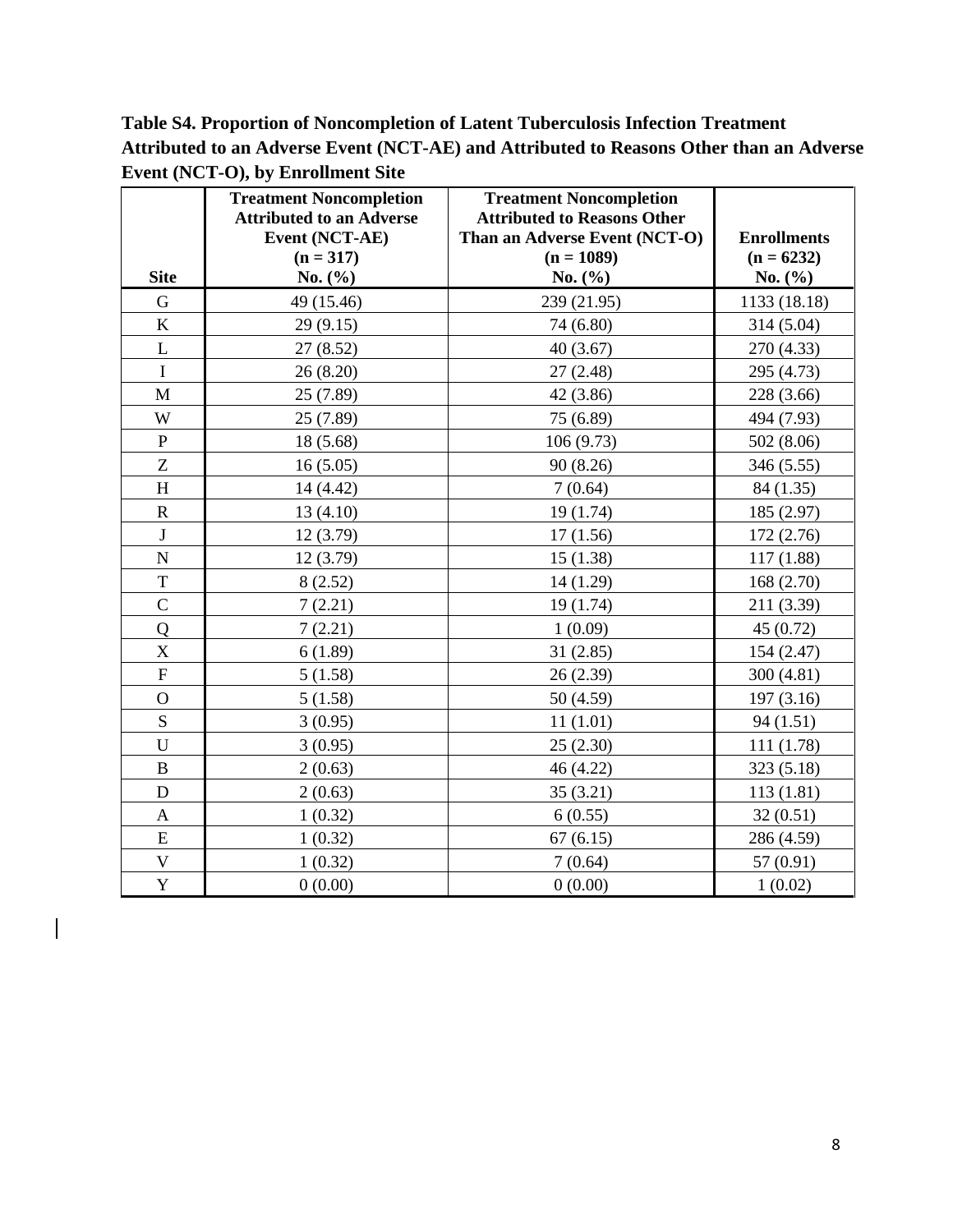| Discontinuation           | 3HP-DOT                  | 9H-SAT                   |
|---------------------------|--------------------------|--------------------------|
| $NCT-AE$ (n=317)          |                          |                          |
| During the first Month    | $113(113/182=62\%)$      |                          |
| During the first 3 Months |                          | $75 (75/135 = 55.6\%)$   |
| $NCT-O (n=1089)$          |                          |                          |
| During the first Month    | $287 (287/386 = 74.4\%)$ |                          |
| During the first 3 Months |                          | $376 (376/703 = 53.5\%)$ |

 **Table S5. Proportion of Early Discontinuation by Regimen**

 Abbreviations: 3HP-DOT, 3 months of directly observed once-weekly rifapentine (maximum dose, 900 mg) plus isoniazid (maximum dose, 900 mg); 9H-SAT, 9 months of daily self-administered isoniazid (maximum dose, 300 mg); LTBI, latent tuberculosis infection; NCT-AE, noncompletion of LTBI treatment attributed to an adverse event; NCT-O, noncompletion of LTBI treatment attributed to reasons other than an adverse event.

| Cohort                | 3HP-DOT             | 9H-SAT                | Total        |
|-----------------------|---------------------|-----------------------|--------------|
| Completers $(n=4826)$ | 61 $(61/2662=2.3%)$ | $136(136/2164=6.3\%)$ | $197(4.1\%)$ |
| $NCT-AE (n=317)$      | $5(5/182=2.3\%)$    | $5(5/135=3.7\%)$      | $10(3.2\%)$  |
| NCT-O $(n=1089)$      | $18(18/386=4.7\%)$  | $179(179/703=25.5\%)$ | 197 (18.2%)  |

Abbreviations: 3HP-DOT, 3 months of directly observed once-weekly rifapentine (maximum dose, 900 mg) plus isoniazid (maximum dose, 900 mg); 9H-SAT, 9 months of daily self-administered isoniazid (maximum dose, 300 mg); LTBI, latent tuberculosis infection; NCT-AE, noncompletion of LTBI treatment attributed to an adverse event; NCT-O, noncompletion of LTBI treatment attributed to reasons other than an adverse event.

Persons who missed an early visit but returned later were seen at a median time of 12 days (IQR:  $9 - 30$ ) in the 3HP-DOT regimen and 38 days (IQR: 30 -68) in the 9H-SAT regimen after the missed visit.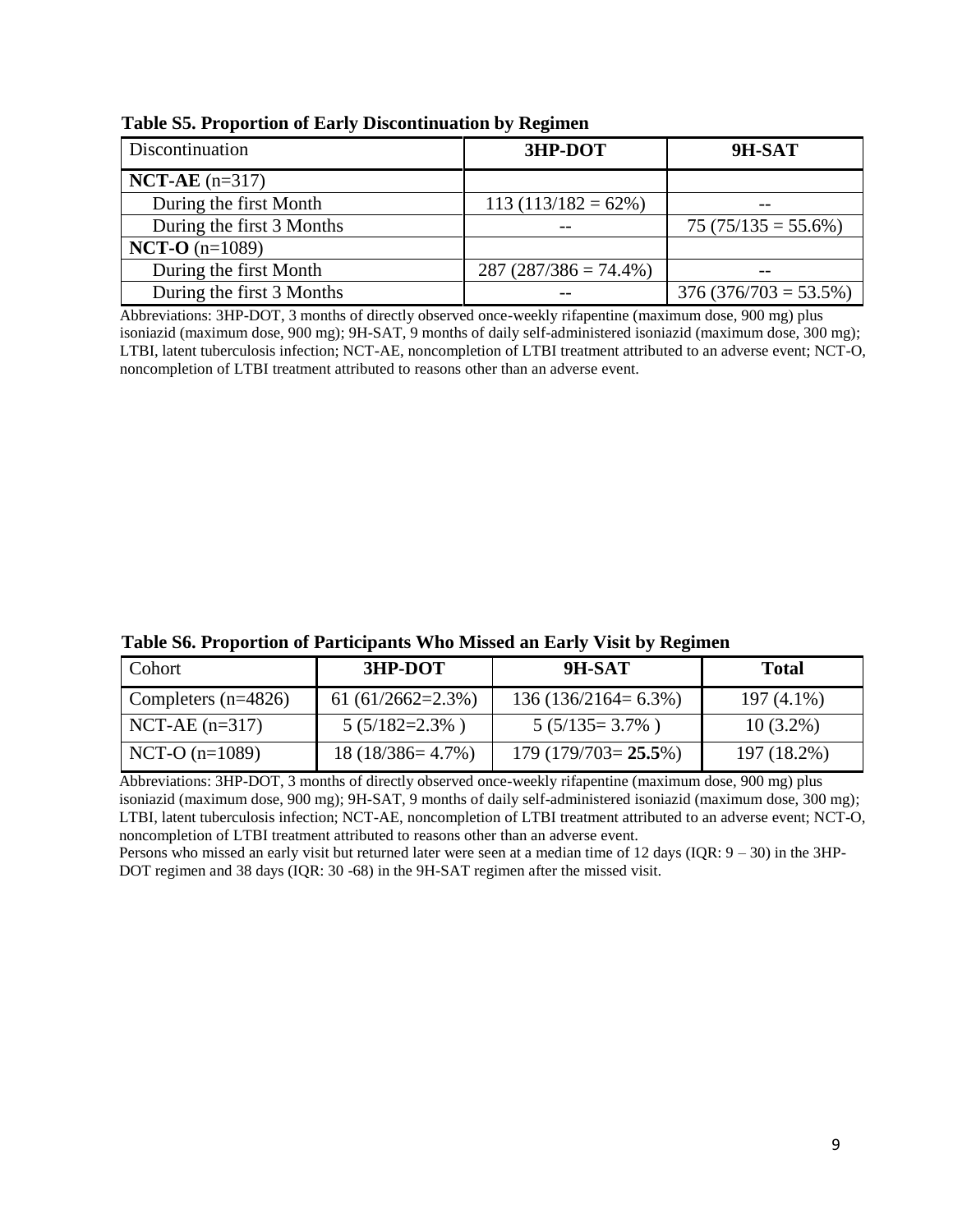**Figure S1. Noncompletion of Latent Tuberculosis Infection Treatment Attributed to an Adverse Event (NCT-AE) Among All Participants and Stratified by Study Regimen Throughout the Trial, June 2001–February 2008 (n = 5143)**



Abbreviations: 3HP-DOT, 3 months of directly observed once-weekly rifapentine (maximum dose, 900 mg) plus isoniazid (maximum dose, 900 mg); 9H-SAT, 9 months of daily self-administered isoniazid (maximum dose, 300 mg); LTBI, latent tuberculosis infection; NCT-AE, noncompletion of LTBI treatment attributed to an adverse event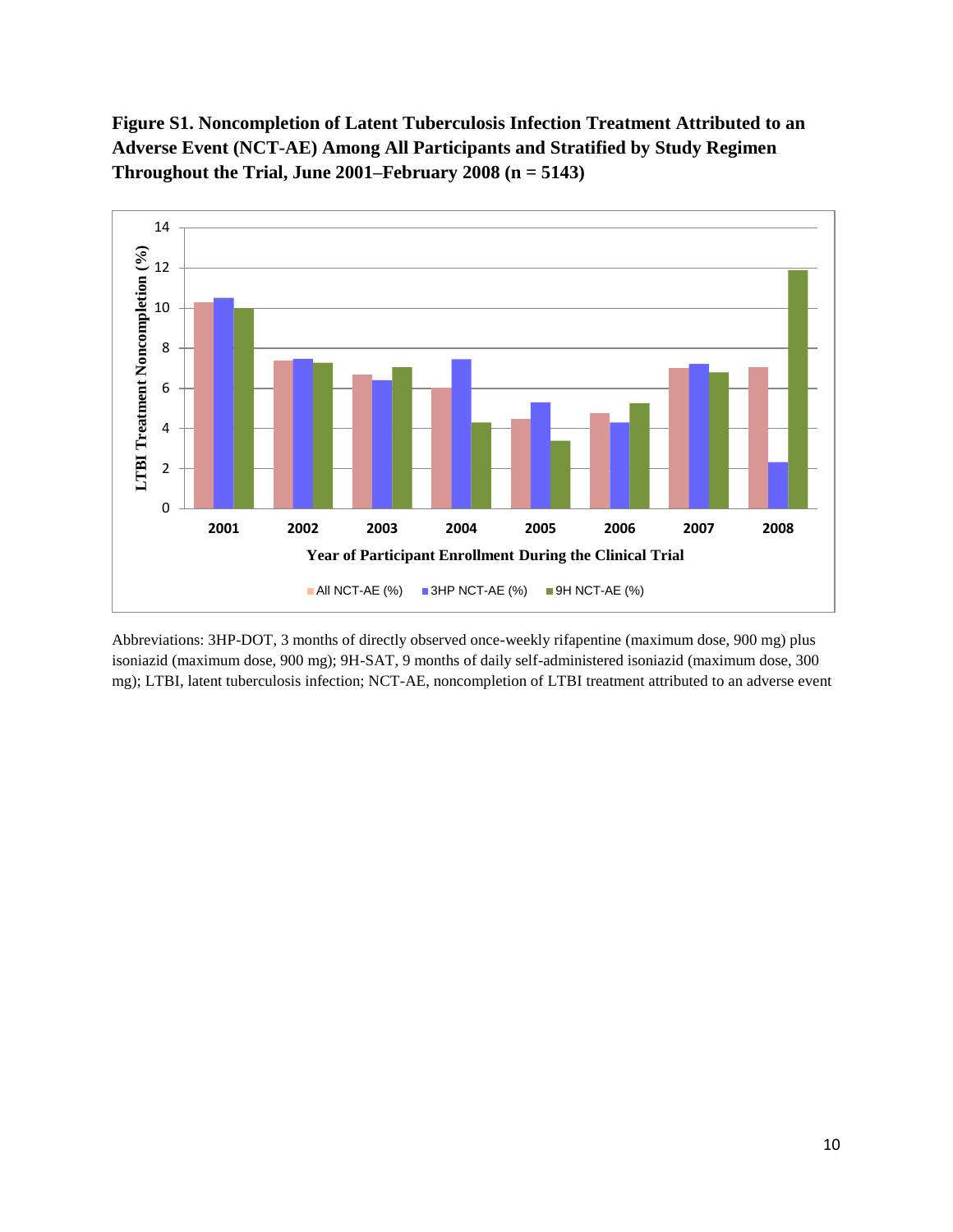# **Figure S2. Noncompletion of Latent Tuberculosis Infection Treatment Attributed to Reasons Other Than an Adverse Event (NCT-O) Among All Participants and Stratified by Study Regimen Throughout the Trial, June 2001–February 2008 (n = 5915)**



 Abbreviations: 3HP-DOT, 3 months of directly observed once-weekly rifapentine (maximum dose, 900 mg) plus isoniazid (maximum dose, 900 mg); 9H-SAT, 9 months of daily self-administered isoniazid (maximum dose, 300 mg); LTBI, latent tuberculosis infection; NCT-O, noncompletion of LTBI treatment attributed to reasons other than an adverse event.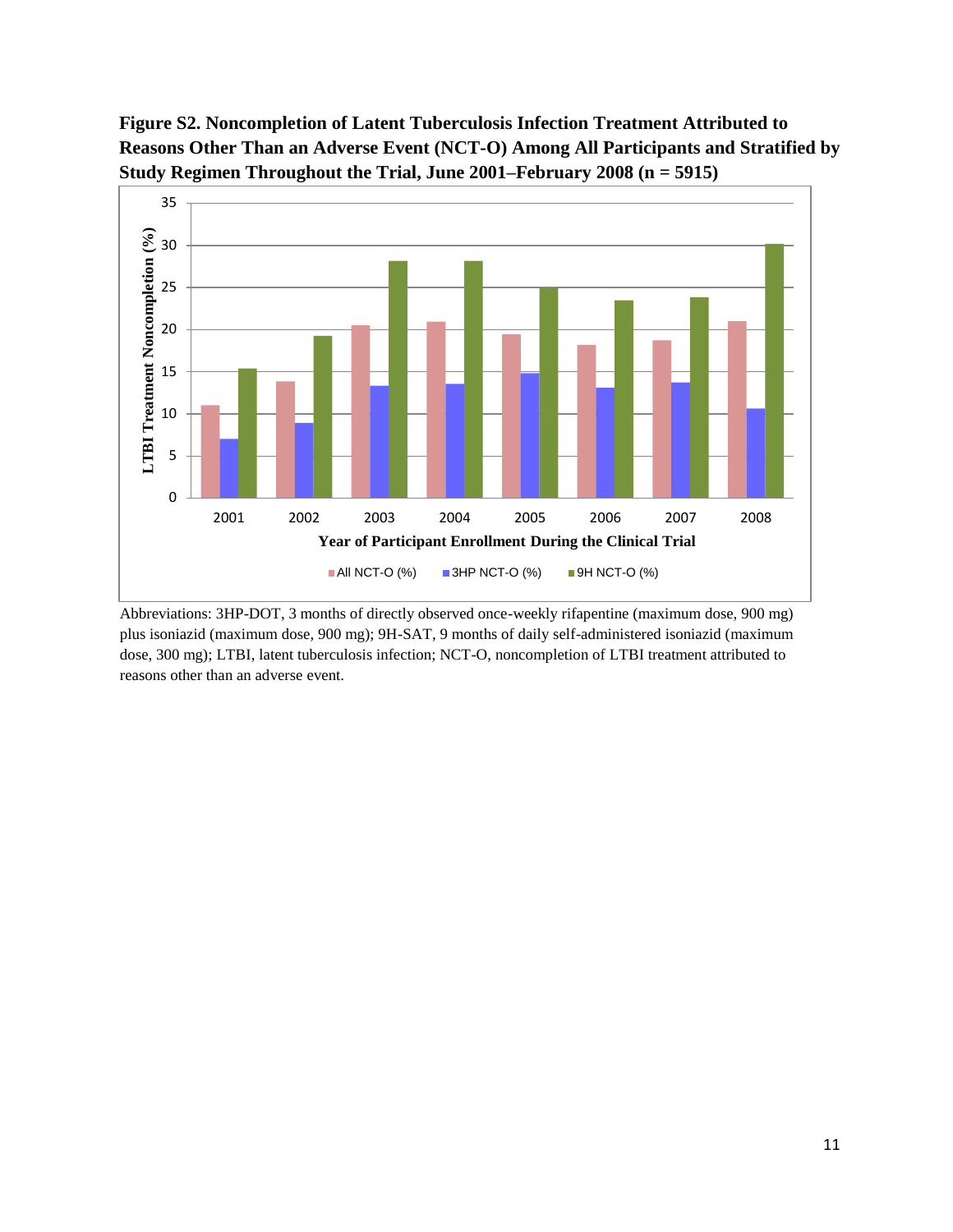### **Figure S3. Latent Tuberculosis Infection Treatment Noncompletion at 6 and 9 Months Among Participants Assigned to Receive Isoniazid Only (n = 3002)**



Abbreviations: 3HP-DOT, 3 months of directly observed once-weekly rifapentine (maximum dose, 900 mg) plus isoniazid (maximum dose, 900 mg); 6H-SAT or 9H-SAT, 6 or 9 months, respectively, of daily self-administered isoniazid (maximum dose, 300 mg).

**a** Did not receive ≥162 doses in 23–36 weeks; however, participants continued treatment and were able to complete 9 months of treatment by taking 240 of 270 doses in 35–52 weeks of 9H-SAT.